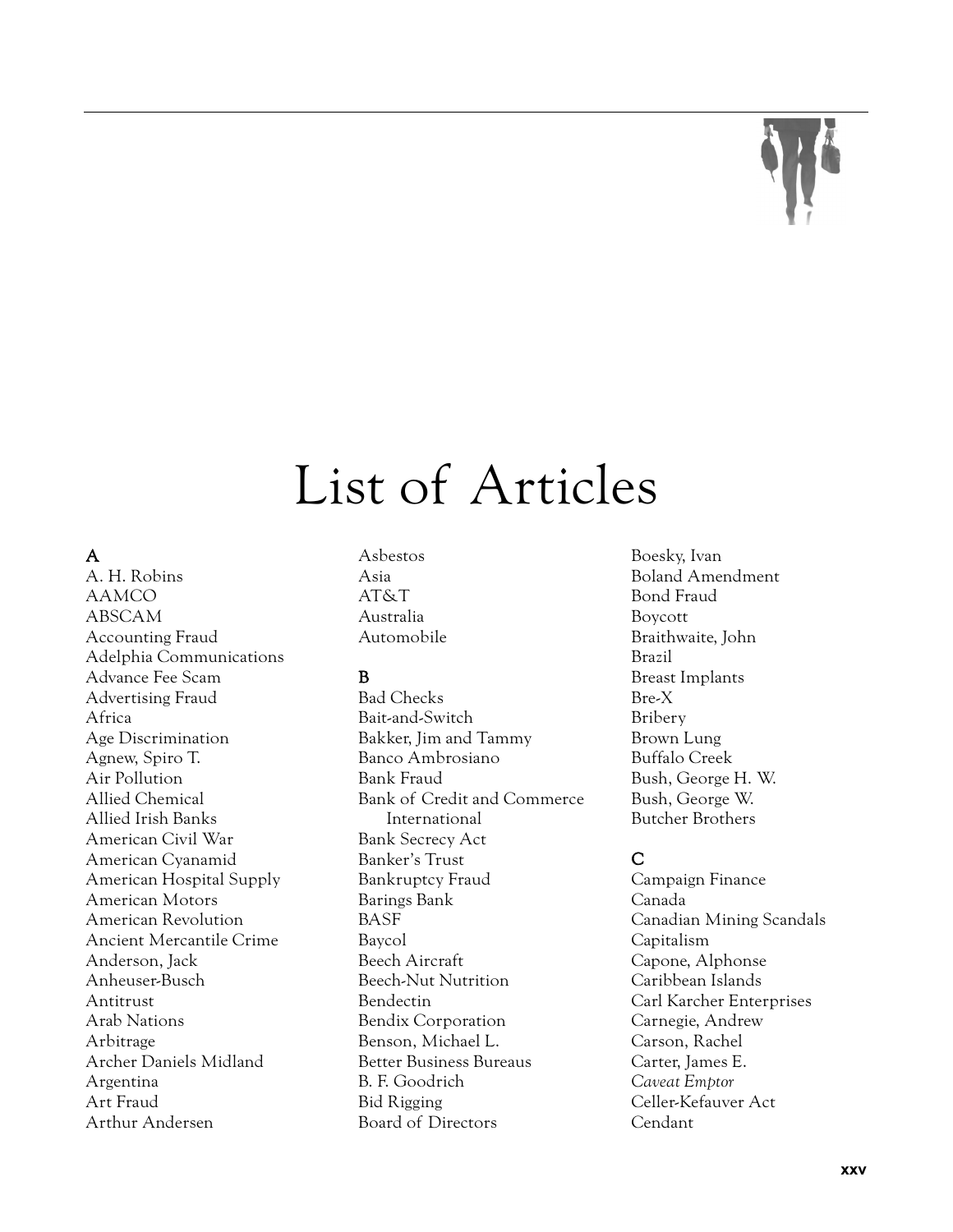Centennial Savings and Loan Center for Science in the Public Interest Central America *Challenger* Disaster Charity Fraud Check Kiting Chem-Bio Chevron China Cigarette Advertising Civil Forfeiture Class-Action Lawsuits Clayton Antitrust Act Clean Air Act Clean Water Act Clinard, Marshall Clinton, William J. Coal Mining Coffee, John C., Jr. Cohen, Albert K. Coleman, James W. Commodities Fraud Commodity Futures Trading Commission Compliance Programs Comprehensive Thrift Act Computer Fraud and Abuse Act Computer Hacking Conflict Theory Conoco Consent Agreements, Decrees, and Orders Consequences of White-Collar Crime Conspiracy Consumer Deaths Consumer Product Safety Act Contractor Fraud Contra-Gate Coolidge, Calvin Copyright Infringement Corporate Criminal Liability Corporate Dumping Corporate Raiding Corruption Corvair Counterfeiting Credit Card Fraud Crédit Lyonnais

Cressey, Donald Crime Seriousness Criminal Facilitation Critical Theory Cuba Cullen, Francis T. Currency Fraud Cyberstalking

#### D

Daisy Chains Daiwa Bank Dalkon Shield Day Fines Debt Restructuring Fraud Defective Products Defense Industry Fraud Differential Association Direct-Mail Fraud Domhoff, G. William Dow Chemical Drexel Burnham Lambert Drug Trafficking

#### E

E. F. Hutton Eastern Europe Economic Espionage Edelhertz, Herbert Eisenhower, Dwight D. Eli Lilly Elite Crime Embezzlement Employee Crimes Employee Safety Enron Corporation Environmental Protection Agency Equity Funding Scandal Ethics Ethics Reform Act Extortion Exxon *Valdez*

#### F

Fair Housing Act False Claims Act Fear of Crime Federal Deposit Insurance Corporation Federal Gambling Regulation Federal Trade Commission

Federal Trade Commission Act Felony Fertility Fraud Fiduciary Fraud Film Recovery Systems Financial Accounting Standards Board Financial Crime Kingpin Statute Firestone Tires Fisher-Price Fisse, Brent Flaming Ferraris Food and Drug Administration Ford Pinto Ford, Gerald R. Foreign Corrupt Practices Act Forensic Auditing Forgery France Frankel, Martin Free Enterprise

## G

G. D. Searle Gambling and Lotteries Geis, Gilbert Gender Discrimination General Dynamics General Electric General Motors Georgia Pacific Germany Giuliani, Rudolph Global Crossing Global Warming Globalization Government Contract Fraud Government Procurement Fraud Grabosky, Peter Graft Grant, Ulysses S. Grassy Narrows Great Electrical Equipment Conspiracy Greece Green, Mark J. Greenmail Greenpeace Grifters Gulf Oil Corporation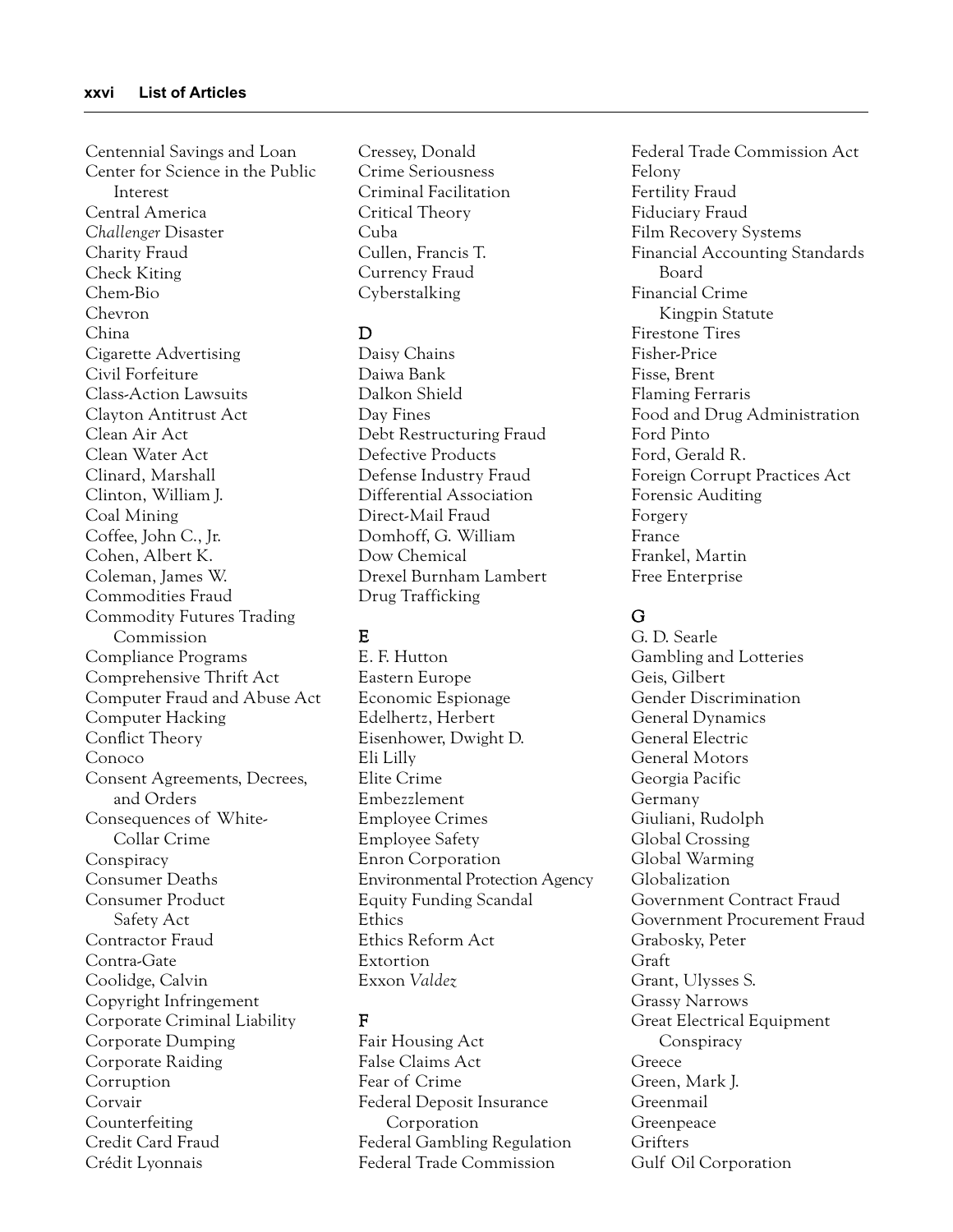#### H

Hart-Scott-Rodino Act Hartung-Burgess Debate Hays, Wayne Hazardous Waste Healthcare Fraud Hoarding Hobbs Act Holley, Louis Malcolm Home-Stake Swindle Hong Kong Hoover, Herbert HUD Scandals Human Trafficking Hyde, Edward

#### I

IBM Identity Theft Illegal Competition Imperial Food Products Impersonation Indonesia Industrial Espionage Industrial Revolution Infant Formula Insider Trading Insider Trading Sanctions Act Insurance Fraud Interlocking Directorates Internet Fraud Interstate Commerce Act Investigation Techniques Investment Trust Fraud Investors Overseas Services Iran-Contra Scandal Ireland Irving, Clifford Israel Italy ITT

#### J

Japan Jesilow, Paul Jett, Joseph Johns-Manville Johnson, Lyndon B. Juries and Awards Justice, Department of

### K

Keating, Charles Keating Five Kennedy, Robert F. Kepone Scandal Kerr-McGee Kickbacks Kidder, Peabody Knapp Commission

#### L

Labor Crimes Leeson, Nick Legal Malpractice Levi, Michael Levine, Dennis Lloyd's of London Lockheed Love Canal Luxembourg

#### M

Madison Guaranty Mail Fraud Major Fraud Act of 1988 Maritime Fraud Market Manipulation Marketing Fraud Maxwell, Robert Meat Inspection Act of 1906 Medical Malpractice Medicare and Medicaid Fraud Merrill Lynch Metallgesellschaft Mexico Microsoft Middle East Military-Industrial Complex Milken, Michael Mining Safety and Health Act Misappropriation Theory Mollen Commission Money Laundering Morgan Grenfell Asset Management Morgan, J. Pierpont Morton-Thiocol Multinational Corporations

#### N

19th-Century Regulation Nader, Ralph National Association of Securities Dealers National Highway Traffic Administration National Medical Enterprises National White-Collar Crime Center NatWest Markets Negligence Nigerian 419 Nixon, Richard M. Nonprofit Organization Fraud North, Oliver Northrop Grumman

#### O

Obstruction of Justice Occupational Carcinogens Occupational Crime Occupational Safety and Health Act *Ocean Ranger* Offshore Bank Accounts Offshore Entities Oil Crimes Oligopoly Oraflex Organized Crime Outside Directors Owens Corning

#### P

Patent Infringement Pension Funds Perjury Pesticides Pharmaceutical Industry Poland Police Brutality Police Corruption Political Assassination Polyvinyl Chlorides Pontell, Henry N. Ponzi Schemes Pornography Predatory Practices Price Discrimination Price Fixing